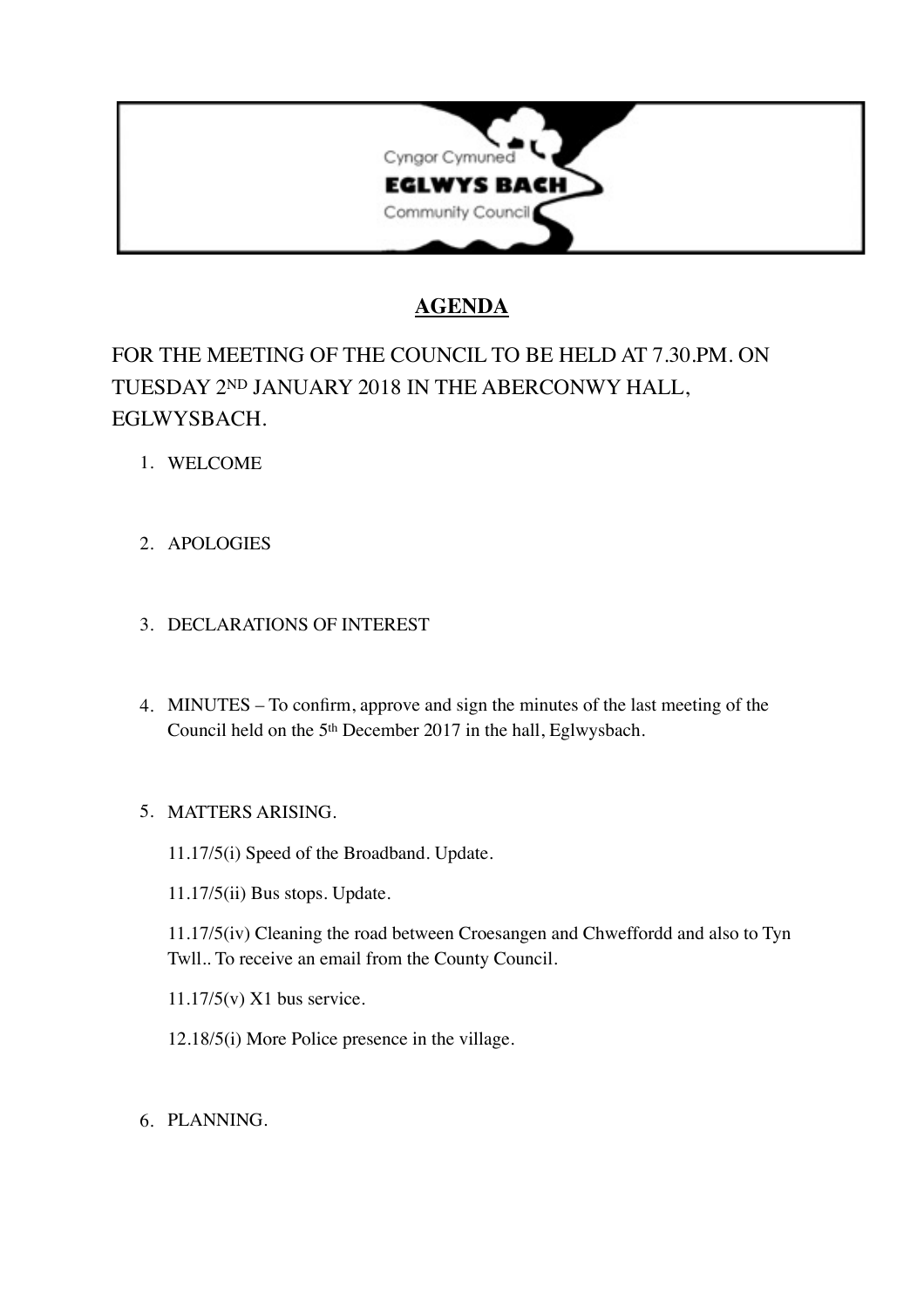1.18/6(i) 0/44636 Certificate of lawfulness for an existing use of site as a log yard with associated buildings at The Rookery, The Old Road, Bodnant, Eglwysbach. Mr Michael NcLaren. (Deferred from last meeting)

1.18/6(ii) 0/44649 Proposed entrance and internal alterations to existing dwelling at 1 Y Berllan, Maes Llan, Eglwysbach. Mr Myfyr Jones.

1.18/6(iii) 0/44672 Realignment of the boundary wall, (Listed building consent).Mr Steve McGlade.

7. FINANCE REPORT – Up to 5th December 2017

Reserve Account……………..£2069.74

Cemetery Account…………..£1897.20

Current Account……………..£5431.15

#### 8. PAYMENTS RECEIVED

1.18/8(i) The Precept……………………….£2240.00

#### 9. PAYMENTS

| 1.18/9(vi) Welsh Audit Office£ 318.75    |
|------------------------------------------|
|                                          |
| 1.18/9(viii) Conwy CBC Elections£ 156.80 |
| 1.18/9(ix) Zurich Insurance£ 416.94      |